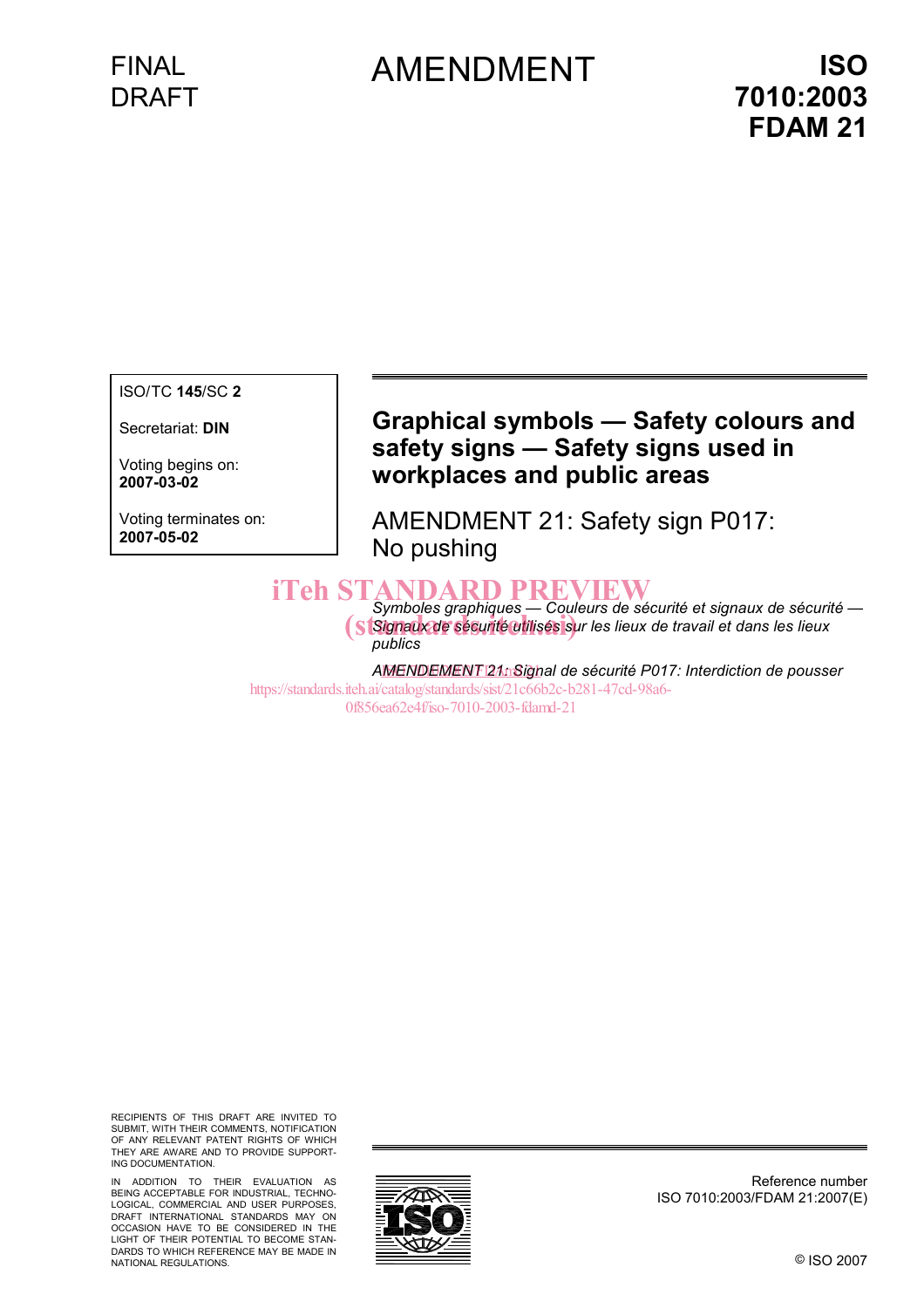#### **PDF disclaimer**

This PDF file may contain embedded typefaces. In accordance with Adobe's licensing policy, this file may be printed or viewed but shall not be edited unless the typefaces which are embedded are licensed to and installed on the computer performing the editing. In downloading this file, parties accept therein the responsibility of not infringing Adobe's licensing policy. The ISO Central Secretariat accepts no liability in this area.

Adobe is a trademark of Adobe Systems Incorporated.

Details of the software products used to create this PDF file can be found in the General Info relative to the file; the PDF-creation parameters were optimized for printing. Every care has been taken to ensure that the file is suitable for use by ISO member bodies. In the unlikely event that a problem relating to it is found, please inform the Central Secretariat at the address given below.

# iTeh STANDARD PREVIEW (standards.iteh.ai)

ISO 7010:2003/FDAmd 21 https://standards.iteh.ai/catalog/standards/sist/21c66b2c-b281-47cd-98a6- 0f856ea62e4f/iso-7010-2003-fdamd-21

### **Copyright notice**

This ISO document is a Draft International Standard and is copyright-protected by ISO. Except as permitted under the applicable laws of the user's country, neither this ISO draft nor any extract from it may be reproduced, stored in a retrieval system or transmitted in any form or by any means, electronic, photocopying, recording or otherwise, without prior written permission being secured.

Requests for permission to reproduce should be addressed to either ISO at the address below or ISO's member body in the country of the requester.

ISO copyright office Case postale 56 • CH-1211 Geneva 20 Tel. + 41 22 749 01 11 Fax + 41 22 749 09 47 E-mail copyright@iso.org Web www.iso.org

Reproduction may be subject to royalty payments or a licensing agreement.

Violators may be prosecuted.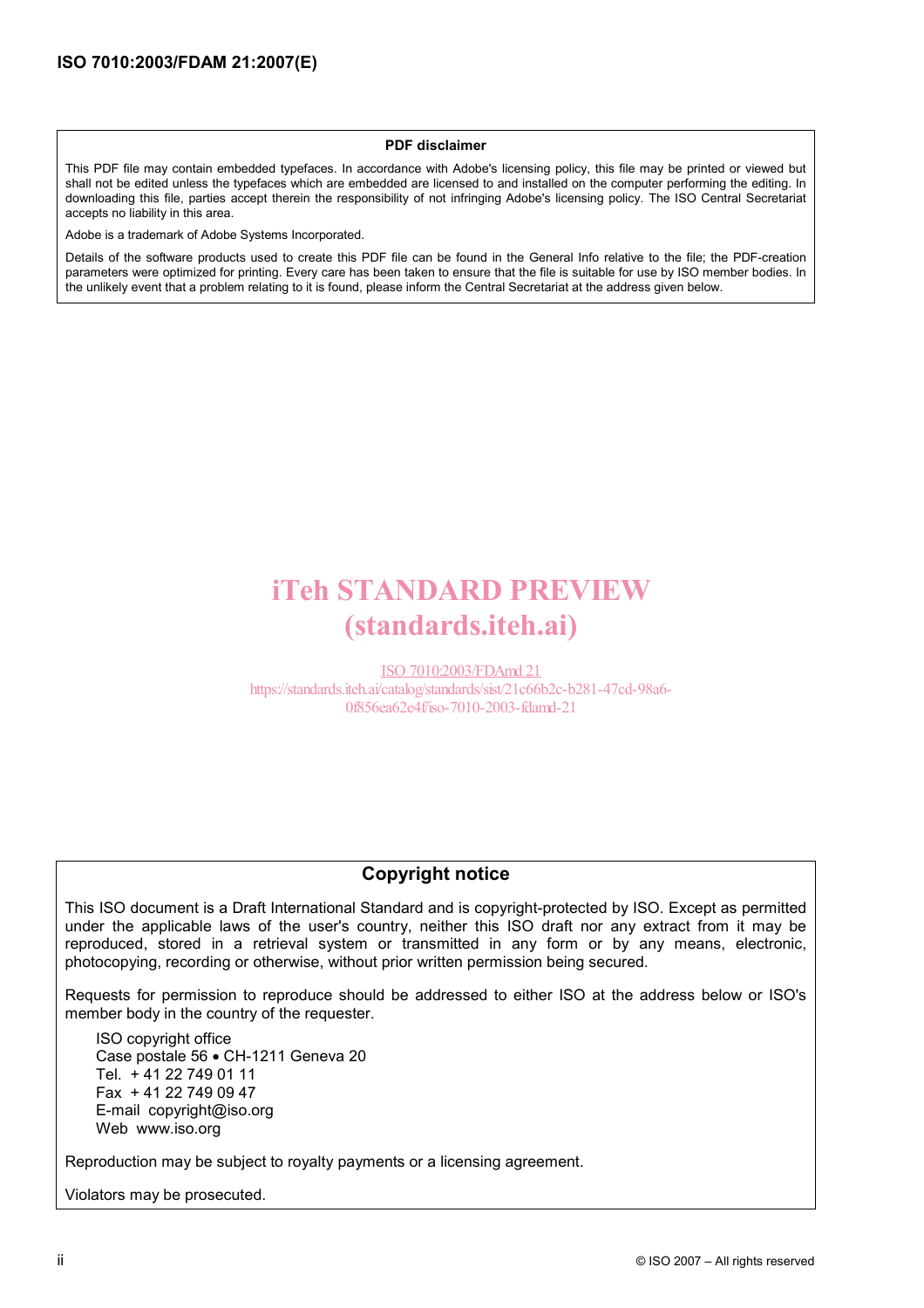### **Foreword**

ISO (the International Organization for Standardization) is a worldwide federation of national standards bodies (ISO member bodies). The work of preparing International Standards is normally carried out through ISO technical committees. Each member body interested in a subject for which a technical committee has been established has the right to be represented on that committee. International organizations, governmental and non-governmental, in liaison with ISO, also take part in the work. ISO collaborates closely with the International Electrotechnical Commission (IEC) on all matters of electrotechnical standardization.

International Standards are drafted in accordance with the rules given in the ISO/IEC Directives, Part 2.

The main task of technical committees is to prepare International Standards. Draft International Standards adopted by the technical committees are circulated to the member bodies for voting. Publication as an International Standard requires approval by at least 75 % of the member bodies casting a vote.

Attention is drawn to the possibility that some of the elements of this document may be the subject of patent rights. ISO shall not be held responsible for identifying any or all such patent rights.

Amendment 21 to ISO 7010:2003 was prepared by Technical Committee ISO/TC 145, *Graphical symbols*, Subcommittee SC 2, *Safety identification, signs, shapes, symbols and colours*.

## iTeh STANDARD PREVIEW (standards.iteh.ai)

ISO 7010:2003/FDAmd 21 https://standards.iteh.ai/catalog/standards/sist/21c66b2c-b281-47cd-98a6- 0f856ea62e4f/iso-7010-2003-fdamd-21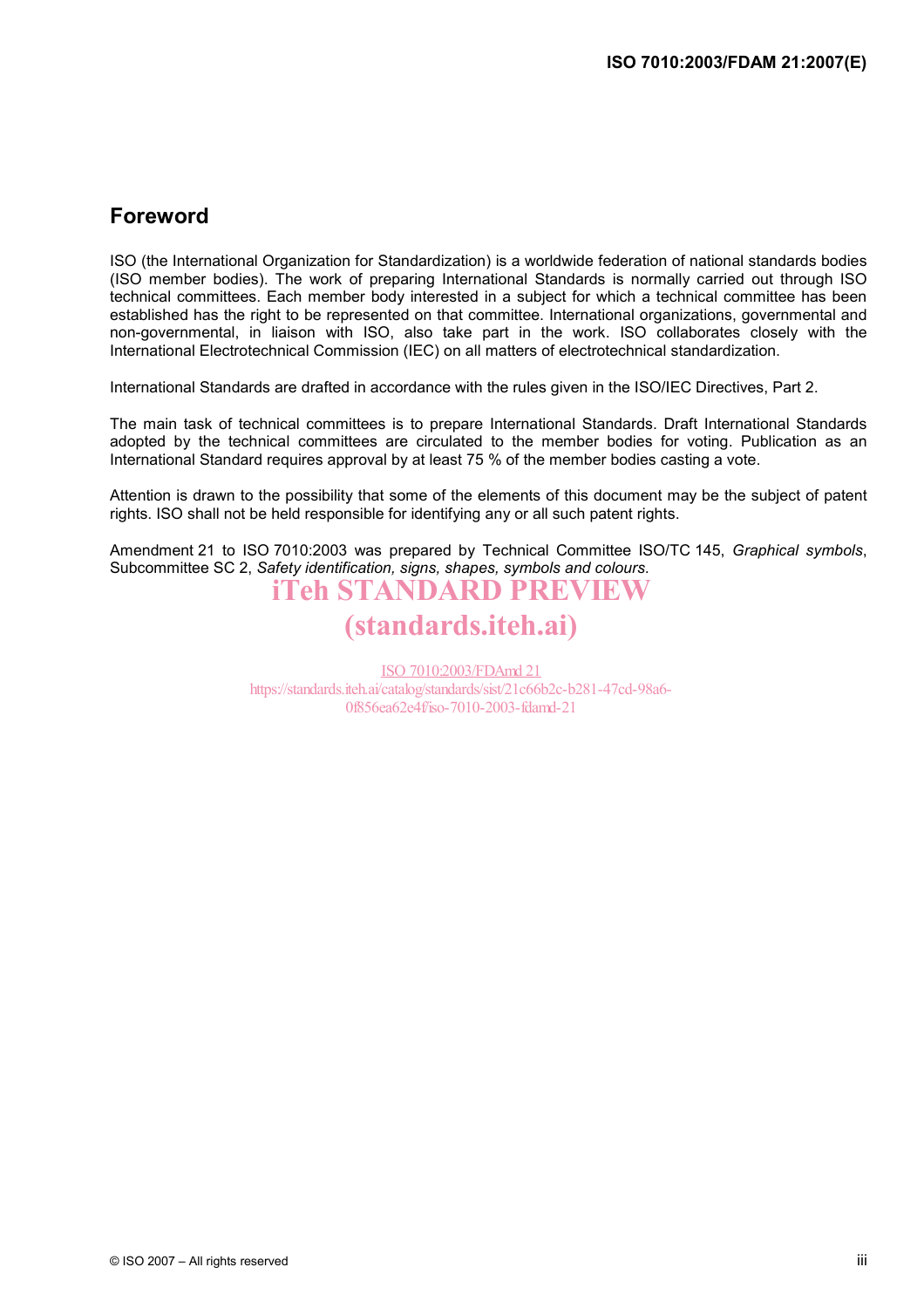# iTeh STANDARD PREVIEW (standards.iteh.ai)

ISO 7010:2003/FDAmd 21 https://standards.iteh.ai/catalog/standards/sist/21c66b2c-b281-47cd-98a6- 0f856ea62e4f/iso-7010-2003-fdamd-21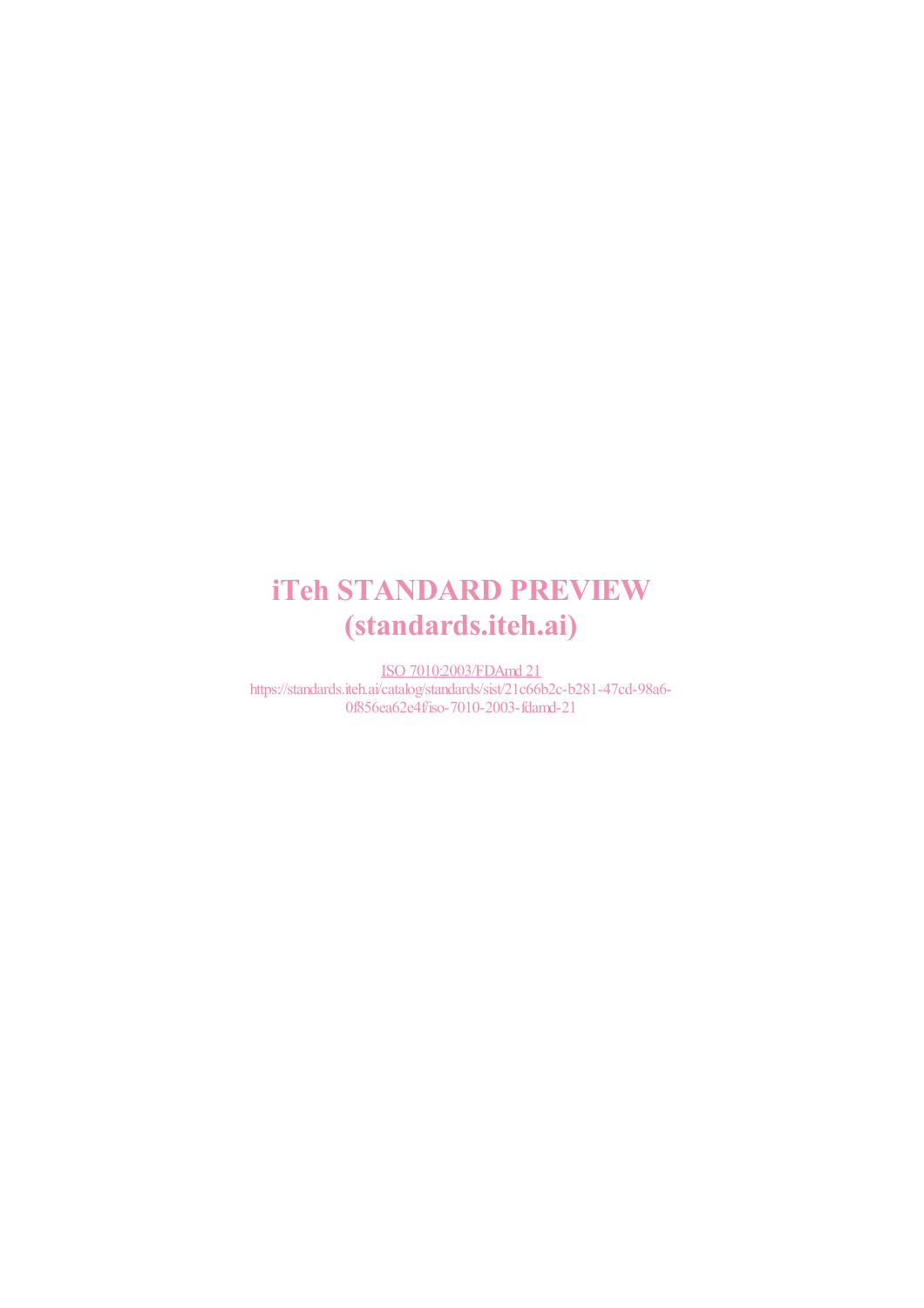### **Graphical symbols — Safety colours and safety signs — Safety signs used in workplaces and public areas**

## AMENDMENT 21: Safety sign P017: No pushing

**IMPORTANT — The colours represented in the electronic file of this International Standard can be neither viewed on screen nor printed as true representations. For colour-matching purposes, please consult ISO 3864-1 which provides colorimetric and photometric properties together with, as a guideline, references from colour order systems.** 

*Add safety sign P017 to the alphabetical summary in Table 1, and to category P in Tables 2 and 6 as follows*:

| <b>Reference</b><br>No.<br><b>Referent</b> | <b>iTeh SSafetysian ARD PREVIEW</b>                                                                                                        | <b>Description/application</b>   |                                                                                                                                                                                                                                                                                                                                                                                                      |
|--------------------------------------------|--------------------------------------------------------------------------------------------------------------------------------------------|----------------------------------|------------------------------------------------------------------------------------------------------------------------------------------------------------------------------------------------------------------------------------------------------------------------------------------------------------------------------------------------------------------------------------------------------|
|                                            | standards.iteh.ai                                                                                                                          | <b>Function</b>                  | To prohibit pushing<br>against an object                                                                                                                                                                                                                                                                                                                                                             |
| P017<br>No pushing                         | ISO 7010:2003/FDAmd 21<br>https://standards.iteh.ai/catalog/standards/sist/21c66b2c-b20nage.content<br>0f856ea62e4f/iso-7010-2003-fdand-21 |                                  | Horizontal line and vertical<br>block with human figure<br>leaning against it                                                                                                                                                                                                                                                                                                                        |
|                                            |                                                                                                                                            | <b>Field of</b><br>application   | For everyday use in<br>workplaces and public<br>areas and on products                                                                                                                                                                                                                                                                                                                                |
|                                            |                                                                                                                                            | <b>Format of</b><br>application  | Safety signing<br>Safety manuals and<br>notices, product labelling                                                                                                                                                                                                                                                                                                                                   |
|                                            |                                                                                                                                            | <b>Additional</b><br>information | Test data obtained<br>according to<br>ISO 9186:2001 are not<br>available. Consequently,<br>a supplementary text sign<br>shall be used to increase<br>comprehension except<br>when the safety sign is<br>supplemented by manuals,<br>instructions or training.<br>NOTE - The criteria of<br>acceptability adopted by<br>ISO/TC 145/SC 2 are given<br>on the website:<br>http://www.iso.org/tc145/sc2. |

### **Safety sign P017: No pushing**